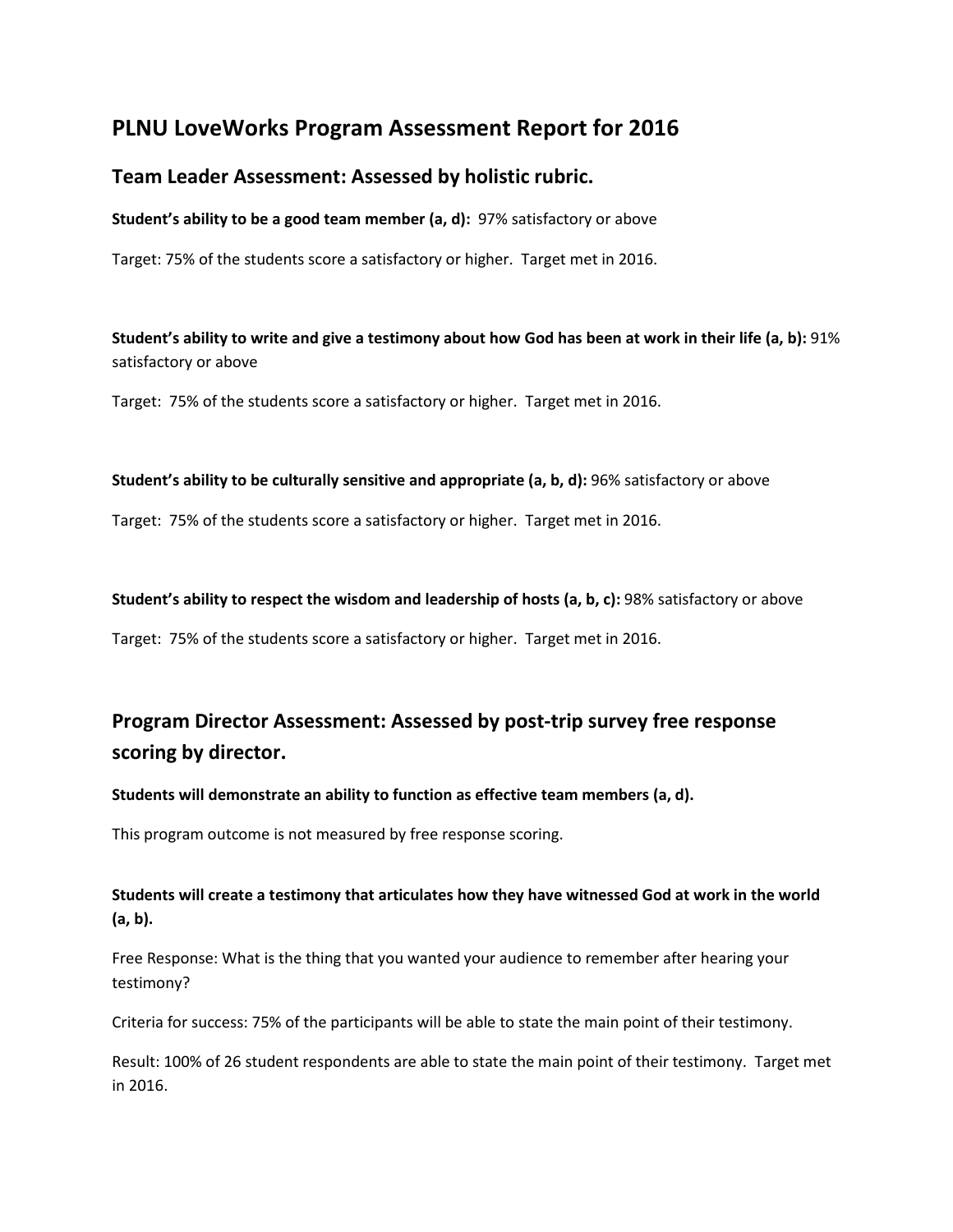Free Response: How has God moved in your life or taught you something new through this LoveWorks experience?

Criteria for success: 75% of the participants will be able to articulate how they have seen the work of God in this experience.

Result: 94% of student respondents are able to articulate how they have seen the work of God in this experience. Target Met in 2016.

## **Students will demonstrate cultural sensitivity in their behavior (a, b, c).**

This program outcome is not measured by free response scoring.

### **Students will demonstrate respect for the wisdom and leadership ability of their hosts (a, b, d).**

Free Response: What did you learn from your hosts?

Criteria for success: 75% of the students will be able to articulate at least one thing that they learned from their hosts.

Result: 94% of the students are able to articulate at least one thing that they learned from their hosts. Target met in 2016.

# **Student Self-Assessment: Assessed by post-trip survey.**

### **Students will demonstrate an ability to function as effective team members (a, d).**

Criteria for success: 75% of the team will have rated the team as performing well or very well.

Assessment result: 77.5% of the students rated their team as performing well or very well. Target met in 2016.